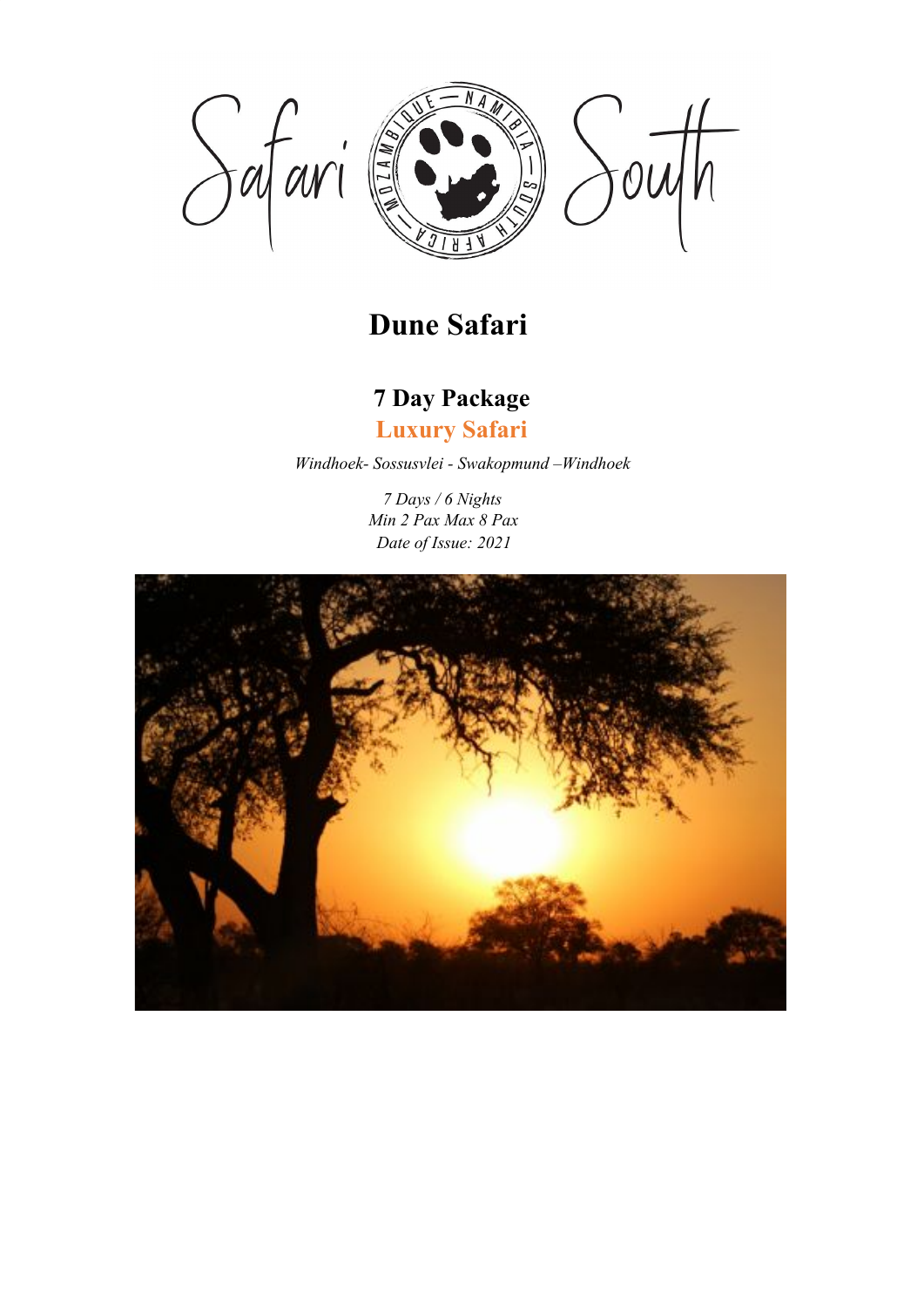## **Introduction**

Starting in our beautiful capital Windhoek we explore the desert, ocean life back Windhoek. This safari starts off with challenging the dune 45 at Sossusvlei, maybe even an aerial view of the Namib Desert from a hot air balloon. Then were off to the Atlantic Ocean, home of the cape fur seal and many more. With a quick stop over in Swakopmund to get a taste of German cuisine.

| Accommodation       | <b>Basis</b>      | <b>Room Type</b> | <b>Duration</b> |
|---------------------|-------------------|------------------|-----------------|
| <b>Desert Grace</b> | <b>Full Board</b> | Twin Room        | 3 Night         |
| <b>Beach Lodge</b>  | <b>Full Board</b> | Twin Room        | 3 Night         |

## **Price**

**Prices are subject to change according to lodge availability and exchange rate.**

**USD Euro**

| 2 - People   | U\$ 6 660.00 Per person sharing | $\epsilon$ 6 095.00 Per person sharing |
|--------------|---------------------------------|----------------------------------------|
| 4 - People   | U\$ 5 195.00 Per person sharing | $\in$ 4 790.00 Per person sharing      |
| 6 - People   | U\$ 4 710.00 Per person sharing | $\in$ 4 355.00 Per person sharing      |
| $8 - People$ | U\$ 4 465.00 Per person sharing | $\in$ 4 140.00 Per person sharing      |

Contact info:

[jillian@safari-south.com](mailto:jillian@safari-south.com)

[sean@safari-south.com](mailto:sean@safari-south.com)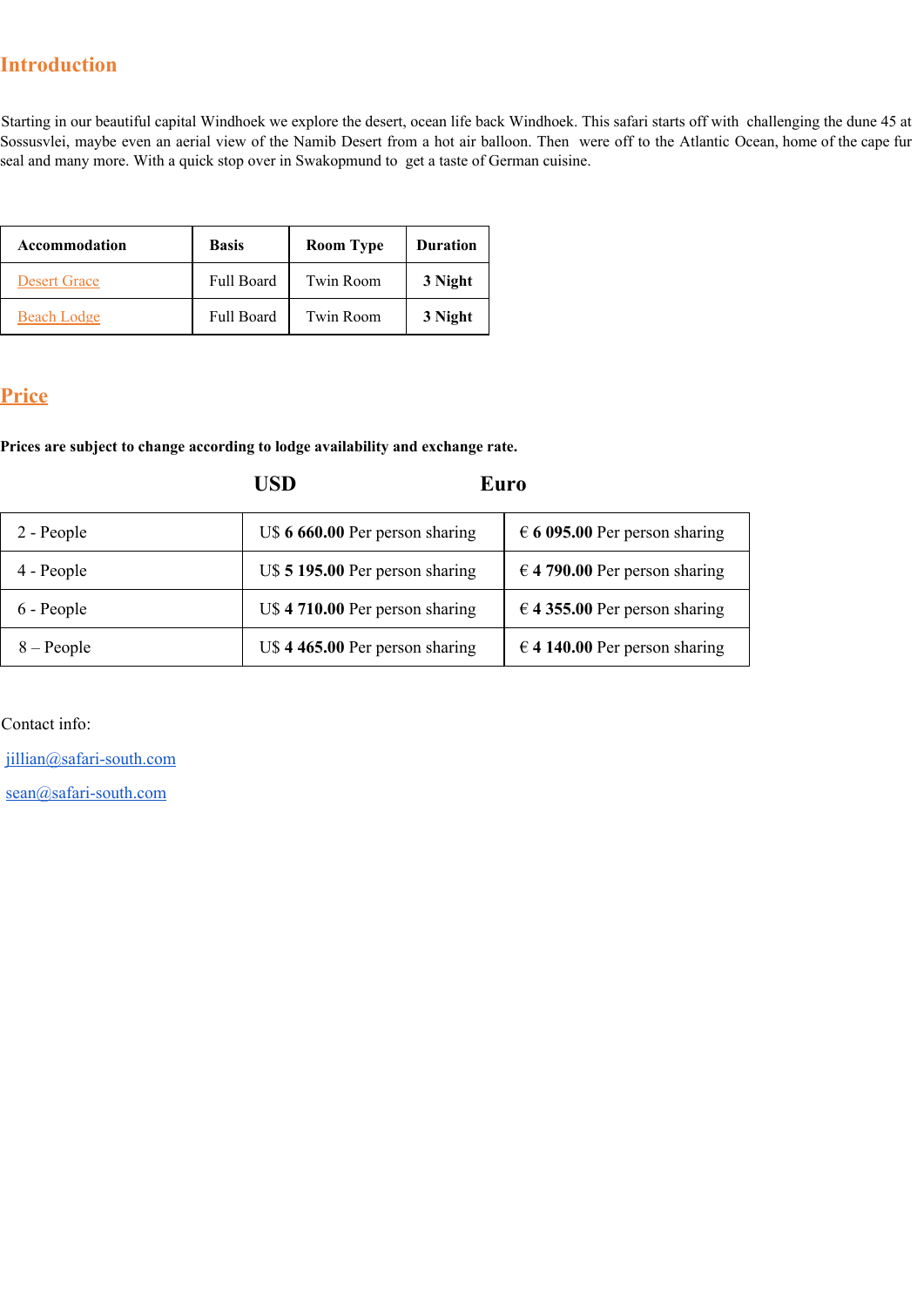### **Included**

- Accommodation, meals\* and beverages\*\*
	- o Breakfast, lunch and dinner
		- \*\* Alcohol limited to 3 beers or 3 glasses of wine pp
- Activities as indicated per itinerary.
- VAT + Tourism Levy.
- Transfers to and from the Windhoek International Airport.
- Transport will be in an appropriate vehicle for route.
- AfriCam Safaris Guide/ Driver.

• All entrance fees at National Parks and Sightseeing Attractions as per itinerary. • Snack bars, sparkling and still water in transport vehicle.

### **Excluded**

- Hard alcoholic drinks
- Optional Excursions and Activities
- Gratuities/ Tips
- International Flights and Airport Taxes
- Travel Insurance
- All expenses of a personal nature.
- All items of a personal nature such as laundry, bar tabs, phone calls etc.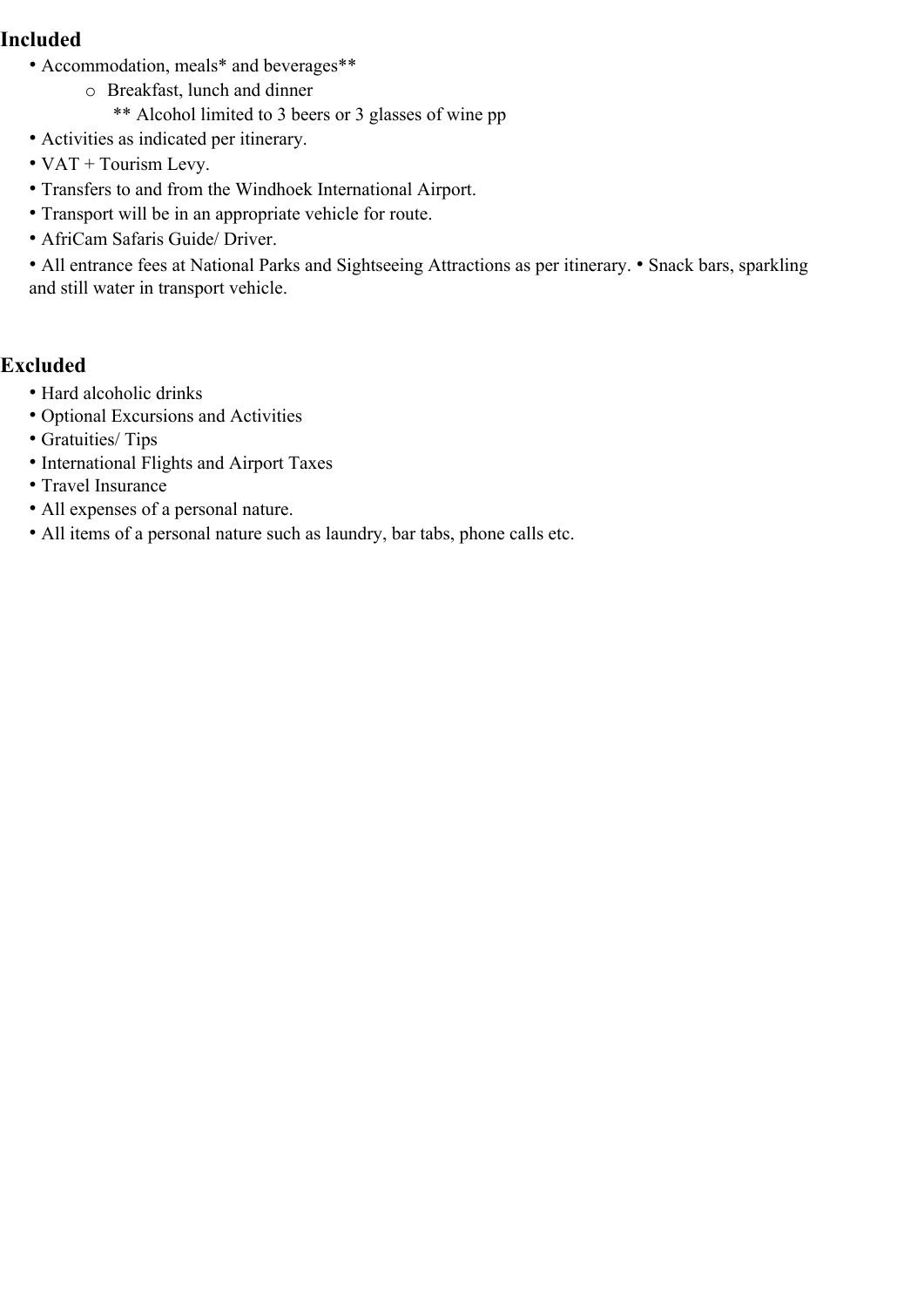### **Day 1 - 3 : Desert grace, Sossusvlei**

#### **Day Itinerary**

A Safari guide will be ready to pick you up on arrival at Hosea Kutako International airport. . From there it's a long day's drive through the Namib Desert. Oryx and even springbuck might be seen before ending up at the Desert Grace Lodge where the touch of the human footprint has been put to good use. This elegant destination deserves it's name "Grace" as this lodge was constructed with the use of the desert's own or recyclables.

#### **Sossusvlei**

(sometimes written **Sossus Vlei**) is a salt and clay pan<sup>1</sup> surrounded by high red dunes, located in the southern part of the Namib Desert, in the Namib-Naukluft National Park of Namibia. The name "Sossusvlei" is often used in an extended meaning to refer to the surrounding area (including other neighbouring *vlei*s such as Deadvlei and other high dunes), which is one of the major visitor attractions of Namibia. The name "Sossusvlei" is of mixed origin and roughly means "dead-end marsh". Vlei is the Afrikaans word for "marsh", while "sossus" is Nama for "no return" or "dead end". Sossusvlei owes this name to the fact that it is an endorheic drainage basin (i.e., a drainage basin without outflows) for the ephemeral Tsauchab River.



#### **Activities**

| Dune Drive                       | Included        |
|----------------------------------|-----------------|
| Bird WatchingScorpion Night Walk | Optional add on |
| E-Bike Excursion                 | Optional add on |
| Sossusvlei Excursion             | Included        |
| Seseriem canyon excursion        | Included        |

#### **Overnight: Desert grace**

Treat yourself to desert elegance and an extra touch of grace! Graceful spaces and gracious hospitality imbue this modern lodge with its elegance of yesteryear, spirited character and refreshingly stylish interior. Sip on a pink gin while appreciating the expansive desert scenery from one of the 24 bungalows, each with its own plunge pool.

Outdoors, ancient golden desert; indoors, pure love